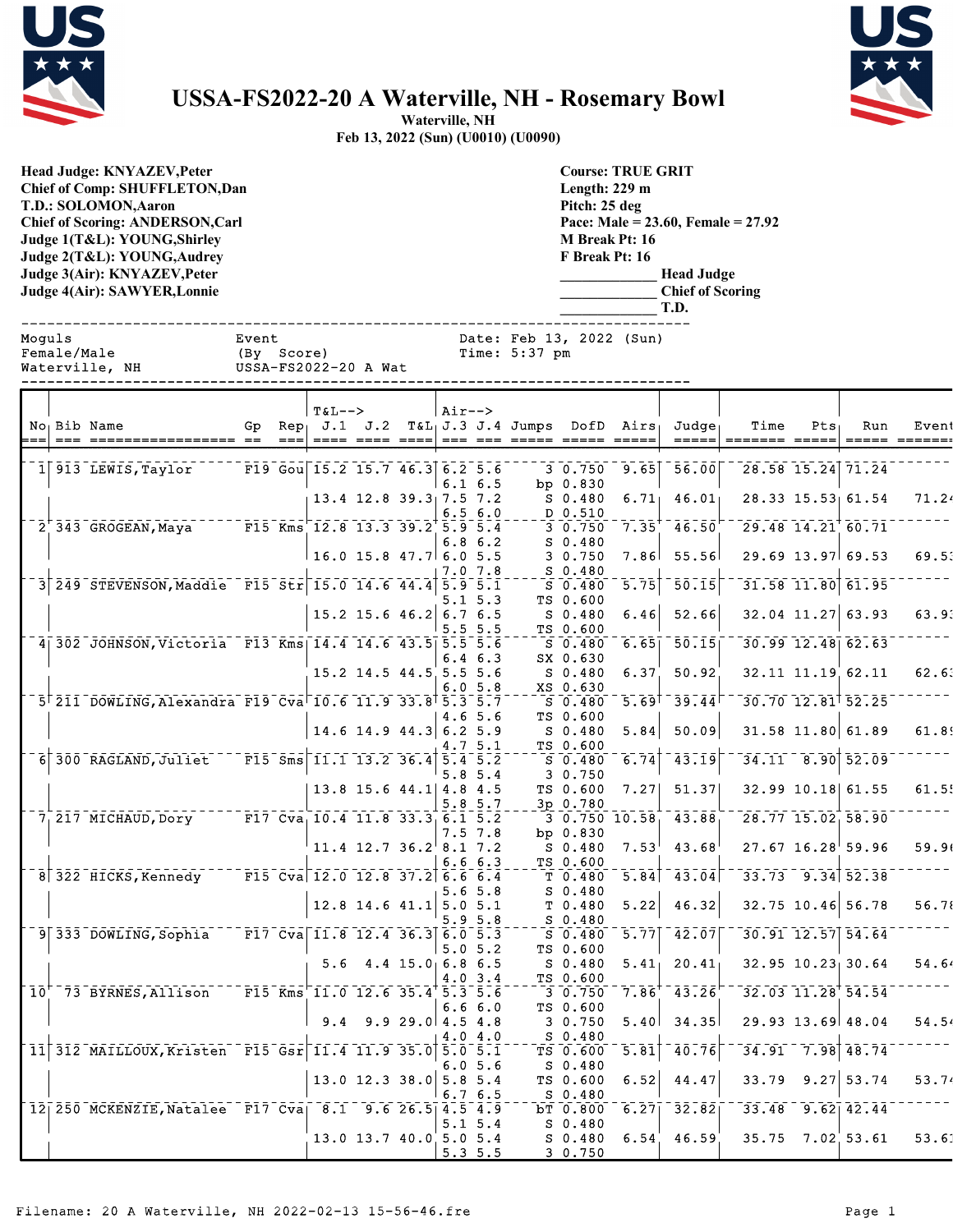Female/Male (By Score) Time: 5:37 pm Waterville, NH USSA-FS2022-20 A Wat

Moguls Event Date: Feb 13, 2022 (Sun)

|  |                                                                                            |     |                                                            | <b>T&amp;L--&gt;</b>                                                                                      |                                |                                 | $Air--$ |                            |                                                              |                                                                                                                                                                                                                                                                                                                                                                                                                                                                                   |                                       |        |                                                          |                                                   |       |
|--|--------------------------------------------------------------------------------------------|-----|------------------------------------------------------------|-----------------------------------------------------------------------------------------------------------|--------------------------------|---------------------------------|---------|----------------------------|--------------------------------------------------------------|-----------------------------------------------------------------------------------------------------------------------------------------------------------------------------------------------------------------------------------------------------------------------------------------------------------------------------------------------------------------------------------------------------------------------------------------------------------------------------------|---------------------------------------|--------|----------------------------------------------------------|---------------------------------------------------|-------|
|  | No Bib Name                                                                                | Gp. |                                                            |                                                                                                           |                                |                                 |         |                            | Rep $J.1$ $J.2$ T&L J.3 J.4 Jumps DofD Airs<br>$= = = = = =$ | $\qquad \qquad \doteq \qquad \qquad \doteq \qquad \qquad \doteq \qquad \qquad \doteq \qquad \qquad \doteq \qquad \qquad \doteq \qquad \qquad \qquad \doteq \qquad \qquad \doteq \qquad \qquad \doteq \qquad \qquad \doteq \qquad \qquad \doteq \qquad \qquad \doteq \qquad \qquad \doteq \qquad \qquad \doteq \qquad \qquad \doteq \qquad \qquad \doteq \qquad \qquad \doteq \qquad \qquad \doteq \qquad \qquad \doteq \qquad \qquad \doteq \qquad \qquad \doteq \qquad \qquad \$ | Judge                                 | Time   | Pts<br>$=$ $=$ $=$ $=$ $\cdot$                           | Run<br>$\qquad \qquad \overline{\qquad \qquad }=$ | Event |
|  | 13 910 THOMS, Lily                                                                         | F17 |                                                            | $Str$ 13.6 12.8 39.6 6.2 6.0                                                                              |                                |                                 |         |                            | $S_0.480$                                                    | 6.07                                                                                                                                                                                                                                                                                                                                                                                                                                                                              | 45.67                                 | 35.22  | 7.63                                                     | 53.30                                             |       |
|  |                                                                                            |     |                                                            |                                                                                                           | 11.6 12.7 36.4 5.8 5.6         |                                 |         | 5.15.4                     | TS 0.600<br>$S_0.480$                                        | 5.82                                                                                                                                                                                                                                                                                                                                                                                                                                                                              | 42.27                                 | 33.61  |                                                          | $9.47$ 51.74                                      | 53.30 |
|  |                                                                                            |     |                                                            |                                                                                                           |                                |                                 | 4.9     | 5.4                        | TS 0.600                                                     |                                                                                                                                                                                                                                                                                                                                                                                                                                                                                   |                                       |        |                                                          |                                                   |       |
|  | $14$ 301 KRUGER, Eden F13 Kms 5.9 7.3 19.8 6.4 6.2                                         |     |                                                            |                                                                                                           |                                |                                 |         |                            | $S$ 0.480                                                    | 6.11                                                                                                                                                                                                                                                                                                                                                                                                                                                                              | $\overline{25.91}$                    |        |                                                          | $36.05 - 6.68$ 32.59                              |       |
|  |                                                                                            |     |                                                            |                                                                                                           | $12.0$ $12.8$ $37.2$ 5.6 5.2   |                                 |         | 5.05.3                     | TS 0.600<br>$S$ 0.480                                        | $5.61^{\circ}$                                                                                                                                                                                                                                                                                                                                                                                                                                                                    | 42.81                                 | 33.20  |                                                          | 9.94'52.75                                        | 52.75 |
|  |                                                                                            |     |                                                            |                                                                                                           |                                |                                 |         | 5.05.1                     | TS 0.600                                                     |                                                                                                                                                                                                                                                                                                                                                                                                                                                                                   |                                       |        |                                                          |                                                   |       |
|  | $15^{\dagger}335$ MANGANELLO, Charlo F15 Str <sup><math>-6.2</math></sup> 7.6 20.7 5.6 5.7 |     |                                                            |                                                                                                           |                                |                                 |         | 4.9 4.8                    | $S_0.480$<br>T <sub>0.480</sub>                              |                                                                                                                                                                                                                                                                                                                                                                                                                                                                                   | $5.03$ <sup><math>-25.73</math></sup> | 46.76  |                                                          | 25.73                                             |       |
|  |                                                                                            |     |                                                            |                                                                                                           | 12.0 13.8 38.7 6.5 6.2         |                                 |         |                            | $S_0.480$                                                    | 6.82                                                                                                                                                                                                                                                                                                                                                                                                                                                                              | 45.52                                 |        |                                                          | $36.35$ $6.33$ $51.85$                            | 51.85 |
|  | $16$ 152 SCHLAMKOWITZ, Jess F19 Was 10.0 11.8 32.7 4.8 5.3                                 |     |                                                            |                                                                                                           |                                |                                 |         | 6.3 6.3                    | TS 0.600<br>30.750                                           | 6.92                                                                                                                                                                                                                                                                                                                                                                                                                                                                              | $\overline{\overline{39.62}}$         |        |                                                          | $32.62$ 10.61 $50.23$                             |       |
|  |                                                                                            |     |                                                            |                                                                                                           |                                |                                 | 6.8     | 6.3                        | $S_0.480$                                                    |                                                                                                                                                                                                                                                                                                                                                                                                                                                                                   |                                       |        |                                                          |                                                   |       |
|  |                                                                                            |     |                                                            |                                                                                                           | 10.8 10.5 32.0 5.5 4.9         |                                 |         | 6.5 6.5                    | 3 0.750<br>$S$ 0.480                                         | 7.01                                                                                                                                                                                                                                                                                                                                                                                                                                                                              | 38.96                                 |        |                                                          | 32.56 10.68 49.64                                 | 50.23 |
|  | 17 307 KNIGHT, Murphy Jan F13 Wva 10.8 12.6 35.1 5.0 4.9                                   |     |                                                            |                                                                                                           |                                |                                 |         |                            | TS 0.600                                                     | 5.51                                                                                                                                                                                                                                                                                                                                                                                                                                                                              | $-40.61$                              |        |                                                          | $39.77 - 2.41$ 43.02                              |       |
|  |                                                                                            |     |                                                            |                                                                                                           |                                |                                 |         | 5.35.3                     | $S_0.480$                                                    |                                                                                                                                                                                                                                                                                                                                                                                                                                                                                   |                                       |        |                                                          |                                                   |       |
|  |                                                                                            |     |                                                            |                                                                                                           | $11.8$ 13.3 37.7 4.4 5.0       |                                 |         | 6.6 6.2                    | TS 0.600<br>S 0.480                                          | 5.88                                                                                                                                                                                                                                                                                                                                                                                                                                                                              | 43.53                                 |        |                                                          | $39.44$ 2.79 46.32                                | 46.32 |
|  | $18$ 293 GROGEAN, Sydney F17 Kms 8.6 8.8 26.1 4.9 5.8                                      |     |                                                            |                                                                                                           |                                |                                 |         |                            | $S$ 0.480                                                    | 7.54                                                                                                                                                                                                                                                                                                                                                                                                                                                                              | $-33.64$                              |        |                                                          | $31.45$ $11.95$ $45.59$                           |       |
|  |                                                                                            |     |                                                            | 0.1                                                                                                       |                                | $0.1 \quad 0.3 \mid 6.7 \; 6.5$ |         | 5.8 6.2                    | bp 0.830<br>$S$ 0.480                                        | 3.16                                                                                                                                                                                                                                                                                                                                                                                                                                                                              | 3.46                                  | (none) |                                                          | 3.46                                              | 45.59 |
|  |                                                                                            |     |                                                            |                                                                                                           |                                |                                 |         | $\cdot$ 0                  |                                                              |                                                                                                                                                                                                                                                                                                                                                                                                                                                                                   |                                       |        |                                                          |                                                   |       |
|  | 19 315 HANSEN, Hailey                                                                      |     |                                                            | $F15$ Cro 11.4 11.4 34.2 4.4 5.4                                                                          |                                |                                 |         | 4.3 5.3                    | TS 0.600<br>TT 0.600                                         | 5.82                                                                                                                                                                                                                                                                                                                                                                                                                                                                              | $-40.02$                              | 43.38  |                                                          | 40.02                                             |       |
|  |                                                                                            |     |                                                            |                                                                                                           | 11.2 11.7 34.3 5.0 5.4         |                                 |         |                            | TS 0.600                                                     | 6.15                                                                                                                                                                                                                                                                                                                                                                                                                                                                              | 40.50                                 | 42.41  |                                                          | 40.50                                             | 40.50 |
|  | $20'323$ DICKEY, Kenadie                                                                   |     | $ \overline{F15}$ $\overline{C} \overline{v} \overline{a}$ |                                                                                                           | $8.5$ 10.0 27.8 4.4 4.3        |                                 |         | 4.6 5.5                    | TT 0.600<br>D 0.510                                          | $4.65$ <sup>T</sup>                                                                                                                                                                                                                                                                                                                                                                                                                                                               | $-\bar{3}\bar{2}\cdot\bar{4}\bar{0}$  |        |                                                          | $37.41 - 5.12$ <sup>†</sup> 37.52                 |       |
|  |                                                                                            |     |                                                            |                                                                                                           |                                |                                 |         | 4.8 4.8                    | K 0.510                                                      |                                                                                                                                                                                                                                                                                                                                                                                                                                                                                   |                                       |        |                                                          |                                                   |       |
|  |                                                                                            |     |                                                            | 8.6                                                                                                       |                                | $9.026.4$ 4.4 4.7               |         | 5.55.2                     | D 0.510<br>K 0.510                                           | 5.04                                                                                                                                                                                                                                                                                                                                                                                                                                                                              | 31.44                                 | 39.35  |                                                          | $2.89$ 34.33                                      | 37.52 |
|  | $\overline{21}$ $\overline{309}$ $\overline{R}$ OGAN, Breyer                               |     | $ \overline{F15}$ $\overline{Wv}a$                         |                                                                                                           | $7.0$ 8.6 23.4 4.9 5.6         |                                 |         |                            | $S_0.480$                                                    | 4.72                                                                                                                                                                                                                                                                                                                                                                                                                                                                              | $\overline{28.12}$                    | 38.67  |                                                          | $3.67$ $31.79$                                    |       |
|  |                                                                                            |     |                                                            | 9.0                                                                                                       |                                | 9.627.95.05.1                   |         | 4.2 5.0                    | T <sub>0.480</sub><br>$S_0.480$                              | 4.55                                                                                                                                                                                                                                                                                                                                                                                                                                                                              | 32.45                                 | 38.37  |                                                          | $4.02$ 36.47                                      | 36.41 |
|  |                                                                                            |     |                                                            |                                                                                                           |                                |                                 |         | 4.1 4.8                    | T <sub>0.480</sub>                                           |                                                                                                                                                                                                                                                                                                                                                                                                                                                                                   |                                       |        |                                                          |                                                   |       |
|  | $\sqrt{22}$ 334 HOLSTEIN, Beatrice F15 Str 3.6 3.8 11.1 4.9 5.4                            |     |                                                            |                                                                                                           |                                |                                 |         |                            | $S$ 0.480                                                    | 4.99                                                                                                                                                                                                                                                                                                                                                                                                                                                                              | $-\bar{16.09}$                        | 50.53  |                                                          | 16.09                                             |       |
|  |                                                                                            |     |                                                            | 0.1                                                                                                       |                                | $0.1 \quad 0.3$ 4.4 4.3         |         | 4.8 5.1                    | D 0.510<br>$S_0.480$                                         | 4.76                                                                                                                                                                                                                                                                                                                                                                                                                                                                              | 5.06                                  | 49.23  |                                                          | 5.06                                              | 16.09 |
|  |                                                                                            |     |                                                            |                                                                                                           |                                |                                 |         | $5.1 \ 5.4$                | D 0.510                                                      |                                                                                                                                                                                                                                                                                                                                                                                                                                                                                   |                                       |        |                                                          |                                                   |       |
|  | $\sqrt{23}$ $\sqrt{79}$ MEI, Grace<br>$-$ - $ \overline{F15}$ Wva                          |     |                                                            | $\overline{0.1}$                                                                                          |                                | $0.1$ dnf dns dns               |         |                            | $S_0.480$                                                    | dnf                                                                                                                                                                                                                                                                                                                                                                                                                                                                               | dns                                   | (none) |                                                          | $-$ dnf                                           |       |
|  |                                                                                            |     |                                                            |                                                                                                           | $3.5$ $3.2$ $10.1$ $4.7$ $5.0$ |                                 |         |                            | T <sub>0.480</sub>                                           | 5.10                                                                                                                                                                                                                                                                                                                                                                                                                                                                              | 15.15                                 | 46.52  |                                                          | 15.15                                             | 15.15 |
|  | $\sqrt{24}$ 362 PETERSEN, Ashley                                                           |     |                                                            | $\overline{F17}$ Kms $\overline{0.1}$ $\overline{0.1}$ $\overline{0.3}$ $\overline{4.5}$ $\overline{4.9}$ |                                |                                 |         | 5.9 5.7                    | $S_0.480$<br>S 0.480                                         | 4.59                                                                                                                                                                                                                                                                                                                                                                                                                                                                              | 4.89                                  | 53.26  |                                                          | 4.89                                              |       |
|  |                                                                                            |     |                                                            |                                                                                                           |                                |                                 |         | 4.7 4.5                    | D 0.510                                                      |                                                                                                                                                                                                                                                                                                                                                                                                                                                                                   |                                       |        |                                                          |                                                   |       |
|  |                                                                                            |     |                                                            | 1.0                                                                                                       | 0.9                            |                                 |         | $2.8$   5.5 5.0<br>4.1 4.3 | $S_0.480$<br>D 0.510                                         | 4.66                                                                                                                                                                                                                                                                                                                                                                                                                                                                              | 7.51                                  | 43.62  |                                                          | 7.51                                              | 7.51  |
|  | 25 278 GORDON, Abrianna                                                                    |     | $\overline{F17}$ Kms                                       | dns                                                                                                       | dns                            | dns                             |         |                            |                                                              | dns                                                                                                                                                                                                                                                                                                                                                                                                                                                                               | dns                                   |        |                                                          | dns                                               |       |
|  |                                                                                            |     |                                                            | dns                                                                                                       | dns                            | dns                             |         |                            |                                                              | dns                                                                                                                                                                                                                                                                                                                                                                                                                                                                               | dns                                   |        |                                                          | dns                                               | dns   |
|  |                                                                                            |     |                                                            |                                                                                                           |                                |                                 |         |                            |                                                              |                                                                                                                                                                                                                                                                                                                                                                                                                                                                                   |                                       |        |                                                          |                                                   |       |
|  | 25 325 PERKINS, Evelyn                                                                     |     | $\overline{F15}$ Kms                                       | dns                                                                                                       | dns                            | dns                             |         |                            |                                                              | dns                                                                                                                                                                                                                                                                                                                                                                                                                                                                               | dns                                   |        |                                                          | dns                                               |       |
|  |                                                                                            |     |                                                            | dns                                                                                                       | dns                            | dns                             |         |                            |                                                              | dns                                                                                                                                                                                                                                                                                                                                                                                                                                                                               | dns                                   |        |                                                          | dns                                               | dns   |
|  | 25 337 WILLARD, Anna                                                                       |     | $F15$ Str                                                  | dns                                                                                                       | dns                            | dns                             |         |                            |                                                              | dns                                                                                                                                                                                                                                                                                                                                                                                                                                                                               | dns                                   |        |                                                          | dns                                               |       |
|  |                                                                                            |     |                                                            |                                                                                                           |                                |                                 |         |                            |                                                              |                                                                                                                                                                                                                                                                                                                                                                                                                                                                                   |                                       |        |                                                          |                                                   |       |
|  |                                                                                            |     |                                                            | dns                                                                                                       |                                | dns dns                         |         |                            |                                                              | dns                                                                                                                                                                                                                                                                                                                                                                                                                                                                               | dns                                   |        |                                                          | dns                                               | dns   |
|  | 25 339 KESH HEIL, Layla F15 Str dns dns                                                    |     |                                                            |                                                                                                           |                                | dns                             |         |                            |                                                              | dns'                                                                                                                                                                                                                                                                                                                                                                                                                                                                              | dns                                   |        |                                                          | dns                                               |       |
|  |                                                                                            |     |                                                            | dns                                                                                                       | dns                            | dns                             |         |                            |                                                              | dns                                                                                                                                                                                                                                                                                                                                                                                                                                                                               | dns                                   |        |                                                          | dns                                               | dns   |
|  |                                                                                            |     |                                                            |                                                                                                           |                                |                                 |         |                            |                                                              |                                                                                                                                                                                                                                                                                                                                                                                                                                                                                   |                                       |        |                                                          |                                                   |       |
|  | $\bar{1}^{\top} \bar{1} \bar{9} \bar{3}$ EGAN, Jack                                        |     |                                                            | M17 Cva 17.4 17.9 52.9 6.6 6.3                                                                            |                                |                                 |         |                            |                                                              |                                                                                                                                                                                                                                                                                                                                                                                                                                                                                   | bg $0.830 10.48^{\dagger}$ 63.43      |        |                                                          | 25.14 13.91 77.34                                 |       |
|  |                                                                                            |     |                                                            |                                                                                                           |                                |                                 |         | 6.9 7.2                    | bp $0.730$                                                   |                                                                                                                                                                                                                                                                                                                                                                                                                                                                                   |                                       |        |                                                          |                                                   |       |
|  |                                                                                            |     |                                                            |                                                                                                           | $17.6$ 18.0 53.4 6.6 6.8       |                                 |         | 7.6 7.1                    | bp 0.730                                                     |                                                                                                                                                                                                                                                                                                                                                                                                                                                                                   | bg $0.830$ 10.91 64.31                |        |                                                          | 24.22 15.15 79.46                                 | 79.46 |
|  | $2$   185 DAMORE, Trae                                                                     |     |                                                            | M17 Kms 16.4 17.1 50.3 6.8 6.7                                                                            |                                |                                 |         |                            |                                                              |                                                                                                                                                                                                                                                                                                                                                                                                                                                                                   | $bg$ 0.830 9.86 60.11                 |        | $\overline{25.39}$ $\overline{13.57}$ $\overline{73.68}$ |                                                   |       |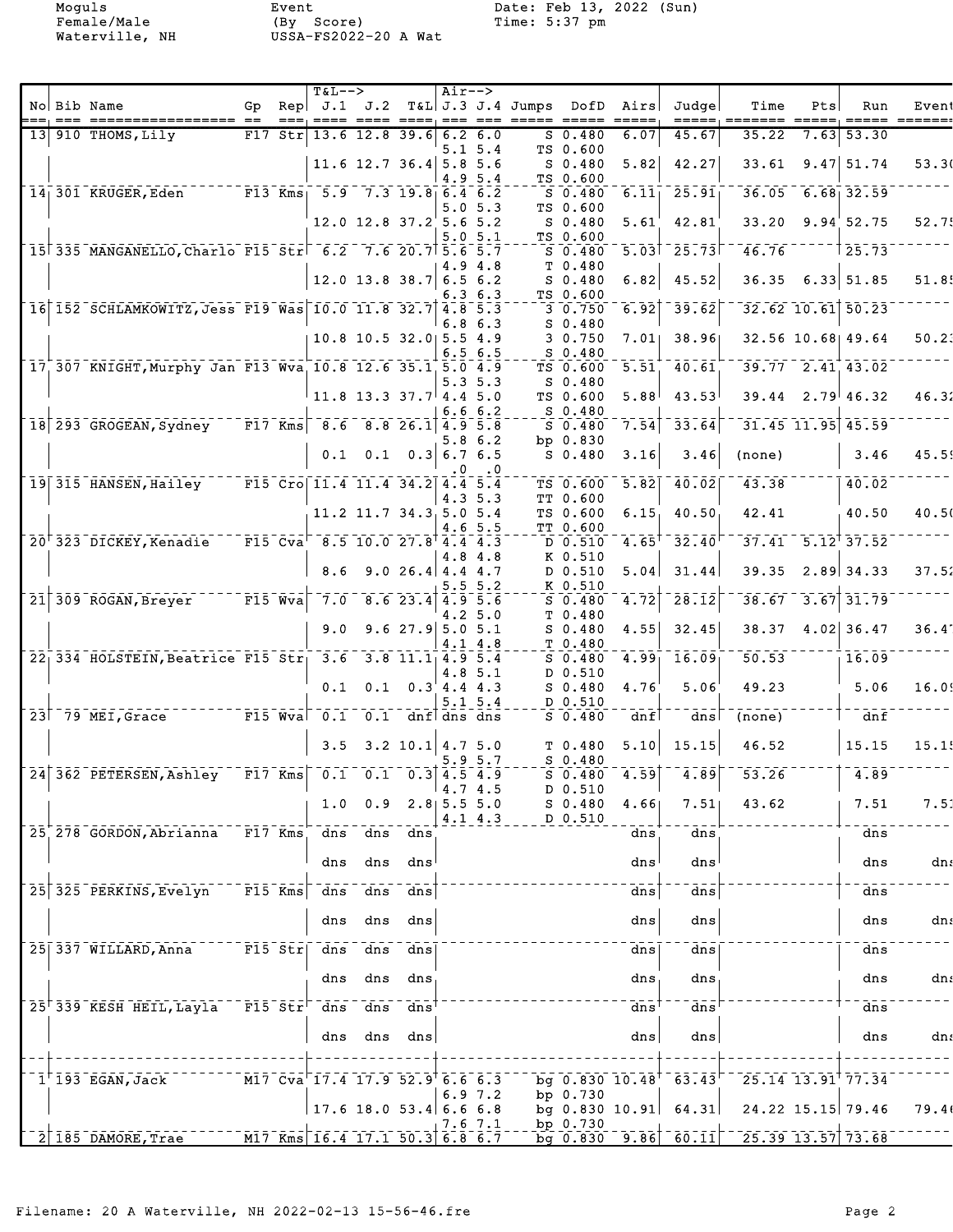Moguls Event Date: Feb 13, 2022 (Sun) Female/Male (By Score) Time: 5:37 pm Waterville, NH USSA-FS2022-20 A Wat

|  |                                                                                                             |     | $T&L-->$                                                                                                                                                                                       |                            |                    | Air-->    |                             |                        |                             |                                                            |                                                          |     |                         |       |
|--|-------------------------------------------------------------------------------------------------------------|-----|------------------------------------------------------------------------------------------------------------------------------------------------------------------------------------------------|----------------------------|--------------------|-----------|-----------------------------|------------------------|-----------------------------|------------------------------------------------------------|----------------------------------------------------------|-----|-------------------------|-------|
|  | No Bib Name                                                                                                 | Gp. |                                                                                                                                                                                                |                            |                    |           |                             |                        |                             | $\text{Rep}$ J.1 J.2 T&L J.3 J.4 Jumps DofD Airs Judge     | Time                                                     | Pts | Run                     | Event |
|  |                                                                                                             |     |                                                                                                                                                                                                |                            |                    |           | $5.9\;5.8$                  | $bp$ 0.730             |                             |                                                            |                                                          |     |                         |       |
|  |                                                                                                             |     |                                                                                                                                                                                                | $17.4$ 17.9 52.9 6.1 6.3   |                    |           | $7.1\ \ 6.9$                | bp $0.730$             | bg $0.830 10.24$            | 63.19                                                      |                                                          |     | 25.20 13.83 77.02       | 77.02 |
|  |                                                                                                             |     |                                                                                                                                                                                                |                            |                    |           |                             | bg 0.830               |                             | $-9.54$ <sup>-60.09</sup>                                  |                                                          |     | $24.92$ 14.21 74.30     |       |
|  |                                                                                                             |     |                                                                                                                                                                                                |                            |                    |           | 5.8 5.6                     | bp 0.730               |                             |                                                            |                                                          |     |                         |       |
|  |                                                                                                             |     |                                                                                                                                                                                                | $15.6$ 15.8 47.1 7.6 6.2   |                    |           | 7.2 6.5                     | bp 0.730               | bg $0.830 10.71$            | 57.81                                                      |                                                          |     | 24.49 14.79 72.60       | 74.30 |
|  | 4 311 LEWIS, Camden                                                                                         |     | $\overline{M15}$ Gou 15.8 17.2 49.5 6.4 6.7                                                                                                                                                    |                            |                    |           |                             | bT 0.700               |                             | $-8.08$ $-57.58$                                           |                                                          |     | 26.46 12.12 69.70       |       |
|  |                                                                                                             |     |                                                                                                                                                                                                | $16.8$ 17.6 51.6 6.3 6.6   |                    |           | 4.65.0                      | bp $0.730$             | bT 0.700 10.09              | 61.69                                                      |                                                          |     | 26.51 12.05 73.74       | 73.74 |
|  |                                                                                                             |     |                                                                                                                                                                                                |                            |                    |           | 8.1 7.2                     | bp 0.730               |                             |                                                            |                                                          |     |                         |       |
|  | 5 159 CALZOLANO, Christi M17 Str 15.6 17.1 49.1 6.1 6.4                                                     |     |                                                                                                                                                                                                |                            |                    |           |                             |                        | $\overline{bq}$ 0.830 10.25 | $-59.30$                                                   |                                                          |     | $26.26$ $12.39$ $71.69$ |       |
|  |                                                                                                             |     |                                                                                                                                                                                                | $16.4$ 17.4 50.7 6.0 7.0   |                    |           | $6.7 \t7.2$                 | bp 0.730<br>$bq$ 0.830 | 9.51                        | 60.21                                                      |                                                          |     | $25.55$ 13.35 73.56     | 73.56 |
|  |                                                                                                             |     |                                                                                                                                                                                                |                            |                    |           | 5.06.3                      | bp 0.730               |                             |                                                            |                                                          |     |                         |       |
|  | $6$ 305 CIAGLO, Owen                                                                                        |     | $\overline{M13}$ $\overline{Km}$ s 16.3 16.3 48.9 7.3 6.9                                                                                                                                      |                            |                    |           | 7.5 7.8                     | bp 0.730               | $bT$ 0.700 10.55            | 59.45                                                      |                                                          |     | $26.02$ 12.71 72.16     |       |
|  |                                                                                                             |     |                                                                                                                                                                                                | $16.2$ 16.6 49.2 7.0 6.2   |                    |           |                             |                        | $bT$ 0.700 10.02            | 59.22                                                      |                                                          |     | 25.33 13.65 72.87       | 72.81 |
|  | 7 167 JOHNSON, Gabriel M15 Kms 14.8 15.5 45.5 6.0 6.1                                                       |     |                                                                                                                                                                                                |                            |                    |           | 7.87.0                      | bp $0.730$<br>bT 0.700 |                             | $\overline{9.01}$ $\overline{54.46}$                       |                                                          |     | $25.72$ 13.12 67.58     |       |
|  |                                                                                                             |     |                                                                                                                                                                                                |                            |                    |           | 6.66.5                      | bp 0.730               |                             |                                                            |                                                          |     |                         |       |
|  |                                                                                                             |     |                                                                                                                                                                                                | $16.0$ 17.2 49.8 6.5 6.3   |                    |           |                             | bT 0.700               | 9.76                        | 59.56                                                      |                                                          |     | 25.79 13.03 72.59       | 72.59 |
|  | $8^{\dagger}$ 192 DOLAN, Lance                                                                              |     | $\overline{M19}$ Cva 13.7 15.5 43.8 6.3 6.5                                                                                                                                                    |                            |                    |           | 7.6 6.9                     | bp $0.730$<br>bp 0.730 | $8.93$ <sup>t</sup>         | $\overline{52.73}$                                         | $\overline{27.13}$ $\overline{11.21}$ $\overline{63.94}$ |     |                         |       |
|  |                                                                                                             |     |                                                                                                                                                                                                |                            |                    |           | 6.06.2                      | bT 0.700               |                             |                                                            |                                                          |     |                         |       |
|  |                                                                                                             |     |                                                                                                                                                                                                | $15.0$ 17.1 48.2 6.6 6.9   |                    |           | 6.86.5                      | bp $0.730$<br>bT 0.700 | 9.57                        | 57.72                                                      |                                                          |     | 25.23 13.78 71.50       | 71.50 |
|  | $9$ $279$ JAMIESON, Ryan                                                                                    |     | $\overline{M17}$ Kms 15.2 17.4 48.9 6.1 6.2                                                                                                                                                    |                            |                    |           |                             |                        | $bg$ 0.830 10.13            | 59.03                                                      |                                                          |     | 26.88 11.55 70.58       |       |
|  |                                                                                                             |     |                                                                                                                                                                                                | $16.0$ 16.7 49.1 6.6 5.9   |                    |           | 7.1 6.7                     | bp 0.730               | bg $0.830 10.28$            | 59.33                                                      |                                                          |     | 26.93 11.48 70.81       | 70.81 |
|  |                                                                                                             |     |                                                                                                                                                                                                |                            |                    |           | 7.6 6.4                     | bp 0.730               |                             |                                                            |                                                          |     |                         |       |
|  | $101145$ ROYALL, Tate                                                                                       |     | M15 Cva <sub>1</sub> 13.4 15.2 42.9 6.1 6.3                                                                                                                                                    |                            |                    |           | 6.76.9                      | bp 0.730               | $1g$ 0.830 $10.10$          | 53.00                                                      |                                                          |     | $28.65$ $9.15$ 62.15    |       |
|  |                                                                                                             |     |                                                                                                                                                                                                | $16.4$ 15.8 $48.3$ 6.5 7.0 |                    |           |                             |                        | $1q$ 0.830 10.34            | 58.64                                                      |                                                          |     | 27.34 10.92 69.56       | 69.56 |
|  |                                                                                                             |     |                                                                                                                                                                                                |                            |                    |           | 6.56.5                      | bp $0.730$             |                             |                                                            |                                                          |     |                         |       |
|  | $11$ 317 DAVIS, Hayden                                                                                      |     | $\overline{M15}$ $\overline{C}$ va 15.2 15.8 46.5 5.1 6.0                                                                                                                                      |                            |                    |           | 7.0 6.7                     | 3g 0.780<br>3p 0.680   |                             | $-8.98$ $-55.48$                                           |                                                          |     | $26.29$ 12.35 67.83     |       |
|  |                                                                                                             |     |                                                                                                                                                                                                | $15.8$ 15.0 46.2 6.3 6.1   |                    |           |                             | 3g 0.780               | 9.55                        | 55.75                                                      |                                                          |     | 25.78 13.04 68.79       | 68.79 |
|  | 12 191 LITTLEFIELD, Chase M17 Cva 16.1 14.5 45.9 6.1 6.4                                                    |     |                                                                                                                                                                                                |                            |                    |           | 6.9 7.0                     | 3p 0.680<br>7op 0.860  | 7.55                        | $-53.45$                                                   |                                                          |     | 24.30 15.05 68.50       |       |
|  |                                                                                                             |     |                                                                                                                                                                                                |                            |                    |           | 5.56.0                      | $S$ 0.380              |                             |                                                            |                                                          |     |                         |       |
|  |                                                                                                             |     | 9.0                                                                                                                                                                                            |                            | $7.2$ 24.3 6.1 6.7 |           | 7.16.8                      | bp $0.730$             |                             | 7op 0.860 10.57 34.87                                      |                                                          |     | $26.41$ $12.18$ $47.05$ | 68.50 |
|  | 13 274 BLAKEMAN, Noah M17 Wva 15.1 16.1 46.8 7.0 6.4                                                        |     |                                                                                                                                                                                                |                            |                    |           |                             |                        |                             | 7op 0.860 12.06 58.86                                      | 28.76 9.00 67.86                                         |     |                         |       |
|  |                                                                                                             |     | $15.2$ 15.3 45.8 6.1 5.9                                                                                                                                                                       |                            |                    |           | 7.4 7.8                     | bg 0.830               |                             | 7op 0.860 11.00 56.75                                      | 27.70 10.44 67.19                                        |     |                         | 67.86 |
|  |                                                                                                             |     |                                                                                                                                                                                                |                            |                    |           | 7.17.0                      | $bq$ 0.830             |                             |                                                            |                                                          |     |                         |       |
|  | $14$ 324 SPALTER, Jacob $14.7$ Kms 14.7 14.9 44.4 7.2 7.0                                                   |     |                                                                                                                                                                                                |                            |                    |           | 5.96.8                      | bp 0.730               |                             | $-7$ 0.850 10.66 55.06                                     | $728.85$ $8.88$ 63.94                                    |     |                         |       |
|  |                                                                                                             |     |                                                                                                                                                                                                | $14.8$ 12.4 40.8 7.1 6.9   |                    |           |                             |                        |                             |                                                            |                                                          |     | $27.44$ 10.79 61.94     | 63.94 |
|  | 15 327 CLAFFEY, Liam M15 Kms 12.1 13.2 37.9 6.5 6.4                                                         |     |                                                                                                                                                                                                |                            |                    |           | $6.2 \text{ } 6.4$          | bT 0.700               |                             | $bT$ 0.700 8.85 46.80                                      | $28.87$ $8.85$ 55.65                                     |     |                         |       |
|  |                                                                                                             |     |                                                                                                                                                                                                |                            |                    |           | 5.9 6.0                     | bp 0.730               |                             |                                                            |                                                          |     |                         |       |
|  |                                                                                                             |     |                                                                                                                                                                                                | 14.6 15.6 45.3 7.3 6.8     |                    |           |                             | bT 0.700<br>bp $0.730$ |                             | 9.60, 54.90                                                |                                                          |     | 28.87 8.85 63.75        | 63.75 |
|  | $16^{+}$ 292 O'HANLON, Finnegan M15 Str <sup><math>-</math></sup> 6.6 $-$ 7.3 20.8 <sup>†</sup> 7.0 $-$ 7.3 |     |                                                                                                                                                                                                |                            |                    |           | 6.36.5                      |                        |                             | bg $0.830 - 5.93^{\dagger} - 26.78^{\dagger}$              | $\overline{33.71}$ $\overline{2.29}$ $\overline{29.07}$  |     |                         |       |
|  |                                                                                                             |     |                                                                                                                                                                                                |                            |                    | $\cdot$ 0 | $\cdot$ .0                  |                        |                             |                                                            |                                                          |     |                         |       |
|  |                                                                                                             |     |                                                                                                                                                                                                | $14.0$ 13.3 41.0 6.1 6.5   |                    |           | $5.4\;6.1$                  | bg 0.830<br>bp 0.730   |                             | $9.42$ 50.37                                               |                                                          |     | $26.00$ 12.74 63.11     | 63.11 |
|  | $17$ 344 JAMIESON, Joshua M15 Kms 13.6 14.9 42.8 6.5 6.2                                                    |     |                                                                                                                                                                                                |                            |                    |           |                             | S 0.380                |                             | $6.21$ <sup>-48.96</sup>                                   |                                                          |     | $-31.19 - 5.70$ 54.66   |       |
|  |                                                                                                             |     |                                                                                                                                                                                                | $15.4$ 15.2 45.9 9.0 8.0   |                    |           | 5.95.8                      | 30.650<br>S 0.380      |                             | $6.83$ $52.73$                                             |                                                          |     | $30.38$ 6.80 59.53      | 59.53 |
|  |                                                                                                             |     |                                                                                                                                                                                                |                            |                    |           | 5.55.6                      | 30.650                 |                             |                                                            |                                                          |     |                         |       |
|  | $18 \overline{\smash{\big)}\ 303}$ $\overline{\text{COVELL}}$ , Jackson                                     |     | $M15$ Kms 8.0 9.2 25.8 6.5 6.7                                                                                                                                                                 |                            |                    |           | $\cdot$ 0 $\cdot$ 0 $\cdot$ |                        |                             | $3\overline{0.650}$ $4.28\overline{1}$ $30.08\overline{1}$ | $\overline{29.20}$ $\overline{8.40}$ $\overline{38.48}$  |     |                         |       |
|  |                                                                                                             |     |                                                                                                                                                                                                | $10.6$ 12.8 35.1 5.4 5.3   |                    |           |                             | 30.650                 |                             | $8.21^{1}$ 43.31                                           |                                                          |     | $26.51$ $12.05$ 55.36   | 55.36 |
|  | $19 329$ HALKY, Justin                                                                                      |     | $\overline{M15}$ $\overline{51}$ $\overline{51}$ $\overline{7}$ $\overline{31}$ $\overline{4}$ $\overline{51}$ $\overline{12.8}$ $\overline{31}$ $\overline{7}$ $\overline{31}$ $\overline{2}$ |                            |                    |           | 6.66.4                      | bp 0.730<br>bT 0.700   |                             | $3.99$ <sup>-16.74</sup>                                   | $-30.79 - 6.25$ 22.99                                    |     |                         |       |
|  |                                                                                                             |     |                                                                                                                                                                                                |                            |                    |           | 4.1 4.7                     | N 0.360                |                             |                                                            |                                                          |     |                         |       |
|  |                                                                                                             |     |                                                                                                                                                                                                | $12.8$ 12.8 38.4 6.7 6.5   |                    |           |                             |                        |                             |                                                            | b $\sqrt{0.700}$ 8.39 46.79 30.28 6.94 53.73             |     |                         | 53.73 |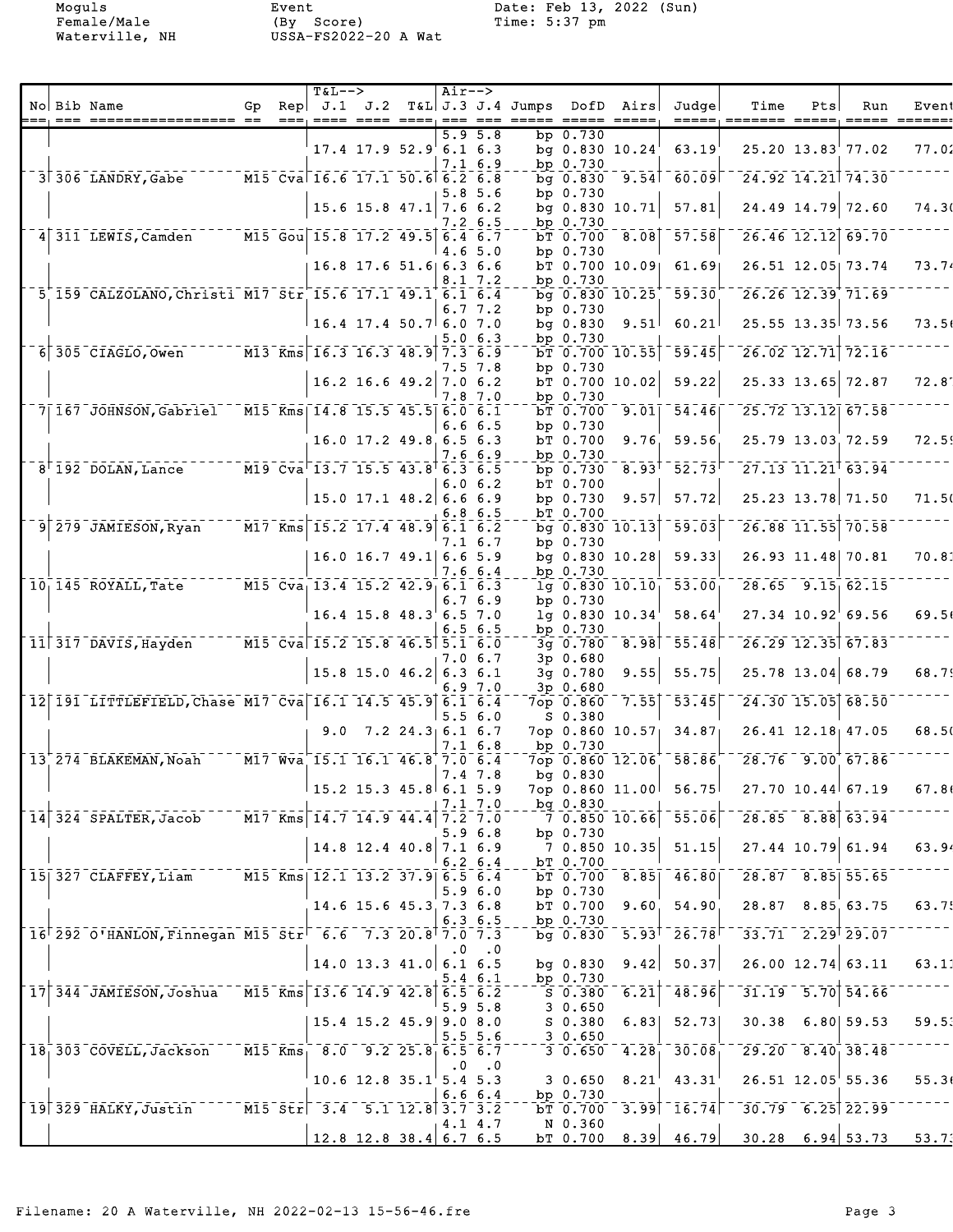Female/Male (By Score) Time: 5:37 pm Waterville, NH USSA-FS2022-20 A Wat

Moguls Event Date: Feb 13, 2022 (Sun)

|                 |                                                                                                                                                   |    |                                    | $T&L--$                                                                                                                                                  |                                                                      |                    | $Air--$   |              |                                             |                        |                     |                                                                    |                                                           |            |                                    |       |
|-----------------|---------------------------------------------------------------------------------------------------------------------------------------------------|----|------------------------------------|----------------------------------------------------------------------------------------------------------------------------------------------------------|----------------------------------------------------------------------|--------------------|-----------|--------------|---------------------------------------------|------------------------|---------------------|--------------------------------------------------------------------|-----------------------------------------------------------|------------|------------------------------------|-------|
|                 | No Bib Name                                                                                                                                       | Gp |                                    |                                                                                                                                                          |                                                                      |                    |           |              | Rep $J.1$ $J.2$ T&L J.3 J.4 Jumps DofD Airs | ===== ===== =====      |                     | Judqel                                                             | Time<br>=====; ======= ===                                | <b>Pts</b> | Run                                | Event |
|                 |                                                                                                                                                   |    |                                    |                                                                                                                                                          |                                                                      |                    |           | 8.17.0       |                                             | TS 0.500               |                     |                                                                    |                                                           |            |                                    |       |
|                 | 20 316 PARADIS, Benjamin M17 Cro 12.6 13.7 39.4 5.2 5.0                                                                                           |    |                                    |                                                                                                                                                          |                                                                      |                    |           |              |                                             | $3\overline{0.650}$    | 6.78                | 46.23                                                              | $29.92 \quad 7.43 \quad 53.66$                            |            |                                    |       |
|                 |                                                                                                                                                   |    |                                    |                                                                                                                                                          |                                                                      |                    |           | 5.05.2       |                                             | 3p 0.680               |                     |                                                                    |                                                           |            |                                    |       |
|                 |                                                                                                                                                   |    |                                    | $12.4$ 13.3 38.6 5.6 5.6                                                                                                                                 |                                                                      |                    |           |              |                                             | 30.650                 | 7.65                | 46.20                                                              | 30.46                                                     |            | $6.69$ 52.89                       | 53.66 |
|                 | 21 314 SMALL, Zack M15 Cva 11.4 12.6 36.0 6.4 6.0                                                                                                 |    |                                    |                                                                                                                                                          |                                                                      |                    |           | 6.05.8       |                                             | $3p$ 0.680             |                     |                                                                    |                                                           |            | $28.64$ 9.16 53.43                 |       |
|                 |                                                                                                                                                   |    |                                    |                                                                                                                                                          |                                                                      |                    |           | 6.1 6.4      |                                             | 30.650<br>$3p$ 0.680   | 8.27                | 44.27                                                              |                                                           |            |                                    |       |
|                 |                                                                                                                                                   |    |                                    |                                                                                                                                                          | $10.4$ 12.6 34.5 5.0 5.0                                             |                    |           |              |                                             | 30.650                 | 7.12                | 41.62                                                              | 28.89                                                     |            | $8.82$ 50.44                       | 53.43 |
|                 |                                                                                                                                                   |    |                                    |                                                                                                                                                          |                                                                      |                    |           | 5.85.6       |                                             | 3p 0.680               |                     |                                                                    |                                                           |            |                                    |       |
|                 | $22$ $304$ ENGLERT, Ethan                                                                                                                         |    |                                    | $-M19$ Kms   8.0 6.8 22.2 1.4 2.1                                                                                                                        |                                                                      |                    |           |              |                                             | 30.650                 |                     | $3.14$ <sup>-25.34</sup>                                           | 56.16                                                     |            | 25.34                              |       |
|                 |                                                                                                                                                   |    |                                    |                                                                                                                                                          |                                                                      |                    |           | $5.2 \; 5.4$ |                                             | $S_0.380$              |                     |                                                                    |                                                           |            |                                    |       |
|                 |                                                                                                                                                   |    |                                    |                                                                                                                                                          | $13.6$ $13.2$ $40.2$ $4.6$ $5.2$                                     |                    |           | $5.2 \, 5.7$ |                                             | 30.650<br>$S$ 0.380    | 5.25                | 45.45                                                              |                                                           |            | $30.06$ $7.24$ 52.69               | 52.69 |
|                 | $\overline{23}$ $\overline{253}$ $\overline{D}$ INN, $\overline{Con}$                                                                             |    |                                    | $\overline{M19}$ Kms $\overline{0.1}$ 0.1 dns <sup>1</sup> dns dns                                                                                       |                                                                      |                    |           |              |                                             | bT 0.700               | dns                 | $\overline{dns}$                                                   | (none)                                                    |            | $\frac{1}{\text{dns}}$             |       |
|                 |                                                                                                                                                   |    |                                    |                                                                                                                                                          |                                                                      |                    |           |              |                                             |                        |                     |                                                                    |                                                           |            |                                    |       |
|                 |                                                                                                                                                   |    |                                    |                                                                                                                                                          | $10.8$ 10.5 32.0 5.8 6.1                                             |                    |           |              |                                             | bT 0.700               | 6.94                | 38.89                                                              |                                                           |            | $26.44$ 12.14 51.03                | 51.03 |
|                 |                                                                                                                                                   |    |                                    |                                                                                                                                                          |                                                                      |                    |           | 4.6 5.9      |                                             | DS 0.530               |                     |                                                                    |                                                           |            |                                    |       |
|                 | 24 310 SIEMERING, Jake                                                                                                                            |    |                                    | $\overline{M13}$ Kms 11.6 12.1 35.5 5.2 5.1                                                                                                              |                                                                      |                    |           | 5.85.6       |                                             | 3 0.650<br>TS 0.500    | 6.19                | $-41.74$                                                           |                                                           |            | $33.58$ $2.46$ $44.20$             |       |
|                 |                                                                                                                                                   |    |                                    |                                                                                                                                                          | 12.8 11.6 36.6 5.8 5.6                                               |                    |           |              |                                             | 30.650                 | 6.65                | 43.25                                                              |                                                           |            | $30.30$ 6.91 $50.16$               | 50.1  |
|                 |                                                                                                                                                   |    |                                    |                                                                                                                                                          |                                                                      |                    | 5.8       | 6.0          |                                             | TS 0.500               |                     |                                                                    |                                                           |            |                                    |       |
|                 | 25, 319 BOUDREAU, Trase                                                                                                                           |    |                                    | $M15$ Cva, 7.8 9.5 26.0 5.5 5.9                                                                                                                          |                                                                      |                    |           |              |                                             | 30.650                 | 6.48                | 32.43                                                              | 29.61                                                     |            | 7.85, 40.28                        |       |
|                 |                                                                                                                                                   |    |                                    |                                                                                                                                                          |                                                                      |                    |           | 4.0 4.2      |                                             | 3p 0.680               |                     |                                                                    |                                                           |            |                                    |       |
|                 |                                                                                                                                                   |    |                                    |                                                                                                                                                          | $10.6$ 11.8 33.6 5.1 5.4                                             |                    |           | 4.65.0       |                                             | 3p 0.680<br>30.650     | $6.68^{\circ}$      | 40.28                                                              |                                                           |            | $28.94$ $8.75$ 49.03               | 49.03 |
|                 | 26 331 MERCIER, George                                                                                                                            |    |                                    | $\sqrt{M17 \text{ Str}}$ 11.8 10.2 33.0 5.5 5.8                                                                                                          |                                                                      |                    |           |              |                                             | $S$ 0.380              |                     | $6.81$ <sup>39.81</sup>                                            |                                                           |            | $30.87$ 6.14 45.95                 |       |
|                 |                                                                                                                                                   |    |                                    |                                                                                                                                                          |                                                                      |                    |           | $6.3\;6.5$   |                                             | bp 0.730               |                     |                                                                    |                                                           |            |                                    |       |
|                 |                                                                                                                                                   |    |                                    |                                                                                                                                                          | $11.4$ 11.0 33.6 6.4 6.0                                             |                    |           |              |                                             | $S$ 0.380              | 6.55                | 40.15                                                              | 30.04                                                     |            | $7.26$ 47.41                       | 47.41 |
|                 |                                                                                                                                                   |    |                                    |                                                                                                                                                          |                                                                      |                    |           | 5.4 6.1      |                                             | bp 0.730               |                     |                                                                    |                                                           |            |                                    |       |
|                 | 27 208 STEVENSON, Ryan                                                                                                                            |    |                                    | M19 Str 5.3 5.5 16.2 5.9 5.9                                                                                                                             |                                                                      |                    |           |              |                                             | bT 0.700               | 8.54                | 24.74                                                              | 47.35                                                     |            | 24.74                              |       |
|                 |                                                                                                                                                   |    |                                    |                                                                                                                                                          | $10.8$ 11.2 33.0 5.5 5.9                                             |                    |           | $6.1\,6.0$   |                                             | bp $0.730$<br>bT 0.700 |                     | $8.51$ , $41.51$                                                   |                                                           |            | $31.70$ $5.01$ $46.52$             | 46.52 |
|                 |                                                                                                                                                   |    |                                    |                                                                                                                                                          |                                                                      |                    |           | 6.06.4       |                                             | bp $0.730$             |                     |                                                                    |                                                           |            |                                    |       |
|                 | $28$ <sup><math>-</math></sup> $349$ $RIESZER$ , $Co1by$                                                                                          |    |                                    | $\overline{M15}$ Kms $\overline{12.4}$ 13.1 38.3 5.4 5.2                                                                                                 |                                                                      |                    |           |              |                                             | 30.650                 | $6.02$ <sup>T</sup> | $\overline{44.27}$                                                 |                                                           |            | $-33.76 - 2.22$ <sup>+</sup> 46.49 |       |
|                 |                                                                                                                                                   |    |                                    |                                                                                                                                                          |                                                                      |                    |           | $5.1 \ 5.2$  |                                             | TS 0.500               |                     |                                                                    |                                                           |            |                                    |       |
|                 |                                                                                                                                                   |    |                                    | 8.6                                                                                                                                                      |                                                                      | $8.5$ 25.7 5.9 5.8 |           |              |                                             | 30.650                 | 6.47                | 32.12                                                              | 32.68                                                     |            | $3.68$ 35.80                       | 46.49 |
|                 | 29 350 STANCLIFT, Wyatt                                                                                                                           |    |                                    | $\overline{M15}$ $\overline{N}$ ys 11.6 12.9 36.8 5.0 5.5                                                                                                |                                                                      |                    |           | 5.05.7       |                                             | TS 0.500<br>30.650     | 5.86                | $\overline{4}\overline{2}\cdot\overline{6}\overline{1}$            | 32.70                                                     |            | $3.66$ 46.27                       |       |
|                 |                                                                                                                                                   |    |                                    |                                                                                                                                                          |                                                                      |                    |           | 4.65.2       |                                             | TS 0.500               |                     |                                                                    |                                                           |            |                                    |       |
|                 |                                                                                                                                                   |    |                                    | 8.2                                                                                                                                                      |                                                                      | 9.426.43.22.7      |           |              |                                             | 30.650                 | 4.41                | 30.81                                                              | 30.43                                                     |            | $6.73$ 37.54                       | 46.21 |
|                 |                                                                                                                                                   |    |                                    |                                                                                                                                                          |                                                                      |                    |           | 5.44.6       |                                             | TS 0.500               |                     |                                                                    |                                                           |            |                                    |       |
|                 | $\overline{M15}$ $\overline{W}a$ $\overline{7.4}$ $\overline{7.6}$ $\overline{22.5}$ $\overline{4.3}$ $\overline{3.8}$<br>$30^\circ$ 76 ROCK, EII |    |                                    |                                                                                                                                                          |                                                                      |                    |           | $5.1 \ 5.3$  |                                             | bT 0.700<br>30.650     | 6.21                | $\overline{28.71}$                                                 |                                                           |            | $31.98$ 4.63 33.34                 |       |
|                 |                                                                                                                                                   |    |                                    |                                                                                                                                                          | $10.6$ 12.2 34.2 5.5 6.1                                             |                    |           |              |                                             | bT 0.700               | $7.68^{\circ}$      | 41.88                                                              |                                                           |            | $32.19$ 4.35 46.23                 | 46.23 |
|                 |                                                                                                                                                   |    |                                    |                                                                                                                                                          |                                                                      |                    |           | 4.4 4.9      |                                             | 3q 0.780               |                     |                                                                    |                                                           |            |                                    |       |
| 31 <sup>1</sup> | 8 KRAUS, Jack                                                                                                                                     |    |                                    | M15 Cro 5.6 5.8 17.1 4.9 4.8                                                                                                                             |                                                                      |                    |           |              |                                             | 30.650                 |                     |                                                                    | $5.77$ <sup><math>-22.87</math><math>1.03.67</math></sup> |            | 22.87                              |       |
|                 |                                                                                                                                                   |    |                                    |                                                                                                                                                          |                                                                      |                    |           | 4.8 5.7      |                                             | TS 0.500               |                     |                                                                    |                                                           |            |                                    |       |
|                 |                                                                                                                                                   |    |                                    |                                                                                                                                                          | 11.0 $9.3$ 30.5 5.9 5.4                                              |                    |           | 4.2 4.9      |                                             | 30.650<br>TS 0.500     | 5.94                | 36.39                                                              |                                                           |            | $32.95$ $3.32$ 39.71               | 39.71 |
|                 | 32 328 PSICHOPAIDAS, John M19 Str 9.7 7.9 26.4 6.0 5.7                                                                                            |    |                                    |                                                                                                                                                          |                                                                      |                    |           |              |                                             | S 0.380                |                     | $\overline{4.20}$ $\overline{0}$ $\overline{30.60}$ $\overline{0}$ |                                                           |            | $28.82$ $8.92$ 39.52               |       |
|                 |                                                                                                                                                   |    |                                    |                                                                                                                                                          |                                                                      |                    |           | 5.06.0       |                                             | N 0.360                |                     |                                                                    |                                                           |            |                                    |       |
|                 |                                                                                                                                                   |    |                                    |                                                                                                                                                          | 8.0 8.1 24.2 6.9 6.2                                                 |                    |           |              |                                             | $S$ 0.380              |                     | $3.59$ 27.74                                                       |                                                           |            | $30.06$ $7.24$ 34.98               | 39.52 |
|                 |                                                                                                                                                   |    |                                    |                                                                                                                                                          |                                                                      |                    |           | 2.03.4       |                                             | D 0.410                |                     |                                                                    |                                                           |            |                                    |       |
|                 | 33, 62 HENSON, Jackson                                                                                                                            |    |                                    | $\overline{M15}$ $\overline{C}$ ro, 0.1 0.1 0.3 5.7 5.8                                                                                                  |                                                                      |                    | $\cdot$ 0 | $\cdot$ .0   |                                             | $3 \ 0.650$            | 3.73                | 4.03                                                               | (none)                                                    |            | $-4.03$                            |       |
|                 |                                                                                                                                                   |    |                                    |                                                                                                                                                          | 11.2 11.0 33.3 5.5 6.0                                               |                    |           |              |                                             | T 0.380                | 4.61                | 37.91                                                              | 35.50                                                     |            | $\frac{1}{37.91}$                  | 37.91 |
|                 |                                                                                                                                                   |    |                                    |                                                                                                                                                          |                                                                      |                    |           | $4.5 \t5.2$  |                                             | TS 0.500               |                     |                                                                    |                                                           |            |                                    |       |
|                 | 34 256 MARINO, Dominic                                                                                                                            |    |                                    | $\sqrt{M19}$ Spe $\sqrt{9.4}$ 10.1 29.3 4.4 4.2                                                                                                          |                                                                      |                    |           |              |                                             | TS 0.500               |                     | $3.\overline{85}$ $\overline{33.10}$                               | $-32.66 - 3.71$ 36.81                                     |            |                                    |       |
|                 |                                                                                                                                                   |    |                                    |                                                                                                                                                          | 4.6 4.2 13.2 4.8 5.0                                                 |                    |           | 4.2 4.8      |                                             | $S$ 0.380<br>TS 0.500  |                     | $4.00$ 17.20                                                       | 36.19                                                     |            | 17.20                              | 36.81 |
|                 |                                                                                                                                                   |    |                                    |                                                                                                                                                          |                                                                      |                    |           | 4.02.2       |                                             | TT 0.500               |                     |                                                                    |                                                           |            |                                    |       |
|                 | 35 187 CHRISTIAN, James                                                                                                                           |    |                                    | $\overline{M19}$ Wva $\overline{4.8}$ $\overline{6.7}$ $\overline{17.3}$ $\overline{5.1}$ $\overline{5.4}$                                               |                                                                      |                    |           |              |                                             | 7o 0.830               |                     | $\overline{8.31}$ $\overline{25.56}$                               |                                                           |            | $\sqrt{27.95}$ 10.10 35.66         |       |
|                 |                                                                                                                                                   |    |                                    |                                                                                                                                                          |                                                                      |                    |           | $6.2\;6.8$   |                                             | TTS 0.610              |                     |                                                                    |                                                           |            |                                    |       |
|                 |                                                                                                                                                   |    |                                    |                                                                                                                                                          | $0.1$ 0.3 0.6 5.6 6.2                                                |                    |           |              |                                             | 7o 0.830               | 4.89                | $5.49_1$                                                           |                                                           |            | $30.41 \quad 6.76, 12.25$          | 35.66 |
|                 |                                                                                                                                                   |    |                                    |                                                                                                                                                          |                                                                      |                    | $\cdot$ 0 | $\cdot$ . 0  |                                             |                        |                     |                                                                    |                                                           |            |                                    |       |
|                 | 36 <sup>+</sup> 229 ALEXANDER, Digby                                                                                                              |    |                                    | $\overline{0.6}$ $\overline{0.7}$ $\overline{0.7}$ $\overline{1.2}$ $\overline{0.2}$ $\overline{0.8}$ $\overline{0.6}$ $\overline{0.0}$ $\overline{0.2}$ |                                                                      |                    |           | 3.34.2       |                                             | TS 0.500<br>$S$ 0.380  |                     | $-4.72$ <sup>+</sup> $-15.37$ <sup>-</sup>                         | $34.23$ $1.58$ <sup>†</sup> 16.95                         |            |                                    |       |
|                 |                                                                                                                                                   |    |                                    |                                                                                                                                                          | $0.1$ 0.1 dnf                                                        |                    |           |              |                                             |                        | dnf                 |                                                                    | $0.30$ (none)                                             |            | dnf                                | 16.95 |
|                 |                                                                                                                                                   |    |                                    |                                                                                                                                                          |                                                                      |                    |           |              |                                             |                        |                     |                                                                    |                                                           |            |                                    |       |
|                 | $\sqrt{37}$ $\sqrt{318}$ LYNCH, Patrick                                                                                                           |    | $\overline{M15}$ $\overline{C}$ va |                                                                                                                                                          | $\frac{1}{\text{dns}}$ $\frac{1}{\text{dns}}$ $\frac{1}{\text{dns}}$ |                    |           |              |                                             |                        | $\overline{dns}$    | $\overline{dns}$                                                   |                                                           |            | $\bar{d}$ ns                       |       |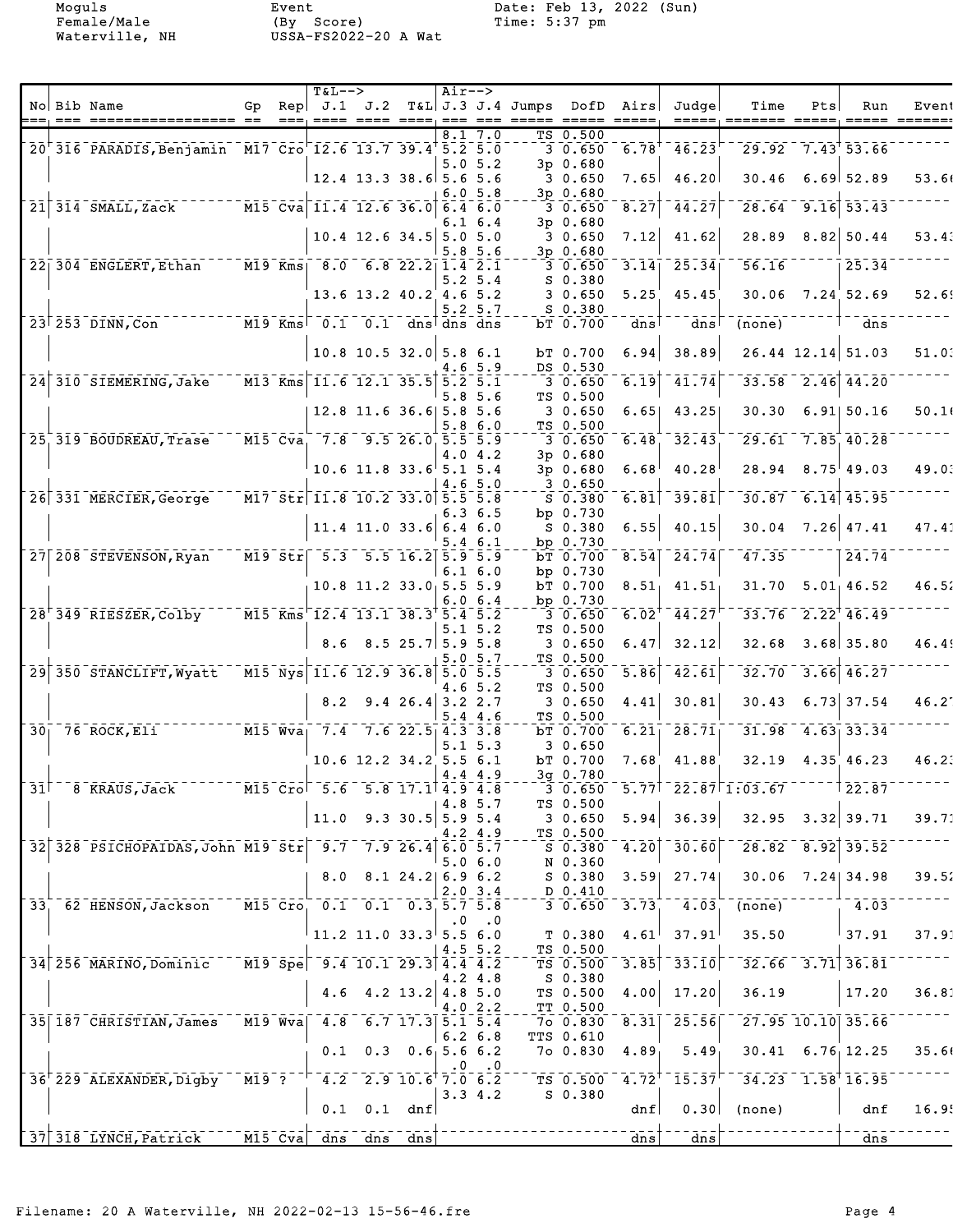Moguls Event Date: Feb 13, 2022 (Sun)<br>
Female/Male (By Score) Time: 5:37 pm Female/Male (By Score) Time: 5:37 pm Waterville, NH USSA-FS2022-20 A Wat

|                  |                            |    |          | $T&L-->$ |     |      | $\overline{\text{Air--}}$ |                                      |     |                 |      |     |     |       |
|------------------|----------------------------|----|----------|----------|-----|------|---------------------------|--------------------------------------|-----|-----------------|------|-----|-----|-------|
|                  | No Bib Name                | Gp | Repl     |          |     |      |                           | $J.1$ $J.2$ $T\&L$ $J.3$ $J.4$ Jumps |     | DofD Airs Judge | Time | Pts | Run | Event |
|                  |                            |    |          |          |     |      |                           |                                      |     |                 |      |     |     |       |
|                  |                            |    |          |          |     |      |                           |                                      |     |                 |      |     |     |       |
|                  |                            |    |          | dns      | dns | dns  |                           |                                      | dns | dns             |      |     | dns | dns   |
|                  |                            |    |          |          |     |      |                           |                                      |     |                 |      |     |     |       |
| $\bar{3}\bar{7}$ | 7 BARNES, Dylan            |    | M13 Wval | dns      | dns | dnsl |                           |                                      | dns | dns             |      |     | dns |       |
|                  |                            |    |          |          |     |      |                           |                                      |     |                 |      |     |     |       |
|                  |                            |    |          | dns      | dns | dns  |                           |                                      | dns | dns             |      |     | dns | dns   |
|                  |                            |    |          |          |     |      |                           |                                      |     |                 |      |     |     |       |
|                  |                            |    |          |          |     |      |                           |                                      |     |                 |      |     |     |       |
| Male             | $= 23.60$ , Female = 27.92 |    |          |          |     |      |                           |                                      |     |                 |      |     |     |       |

Winfree 2022.00, A Rules, Rand=276 @12:42a(22-2-13), M2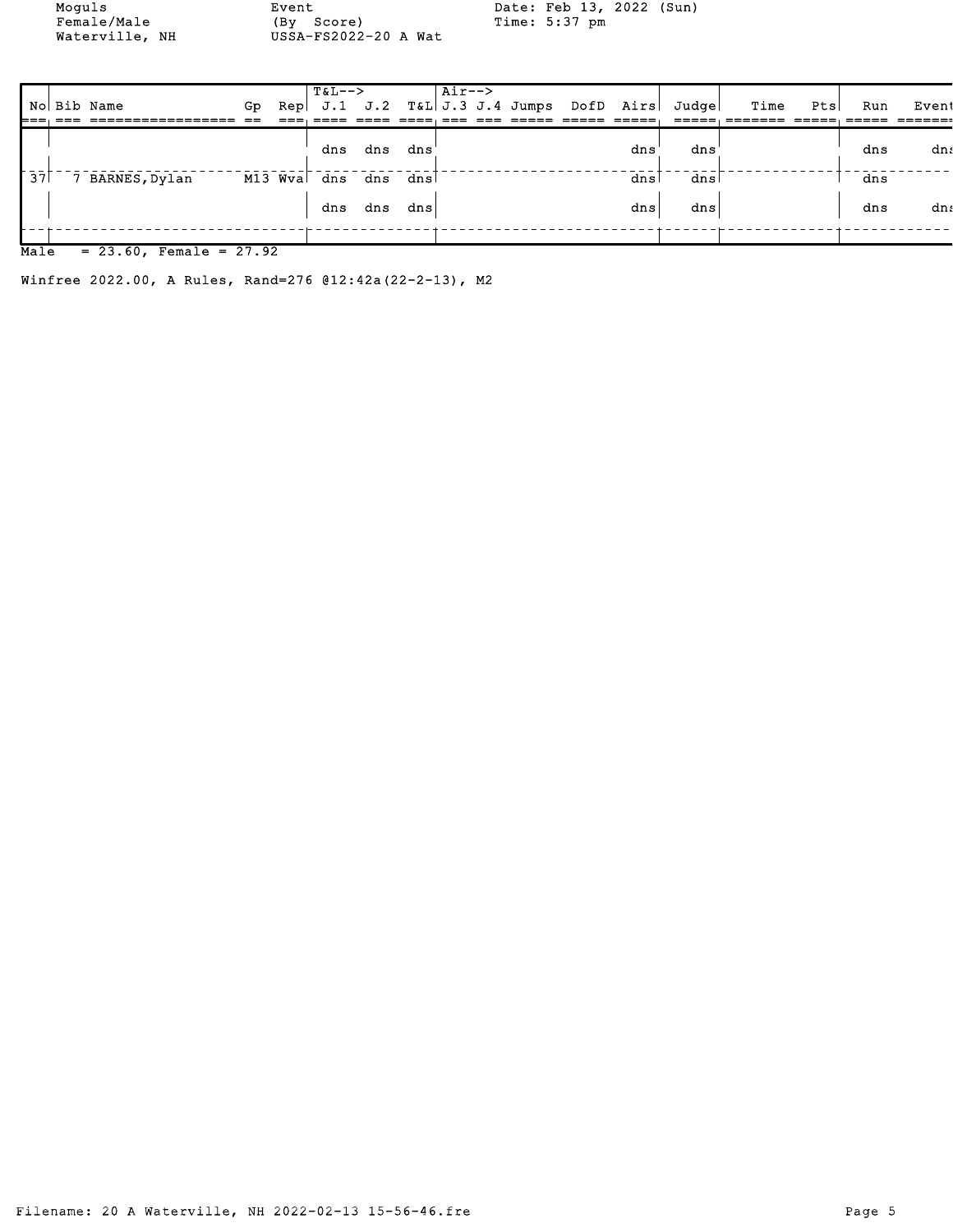------------------------------------------------------------------------------

Moguls Finals Date: Feb 13, 2022 (Sun) Female/Male (By Group Score) Time: 5:38 pm Waterville, NH USSA-FS2022-20 A Wat

|                            | No Bib# Name |                                                                                                                                                                                                                                                  | Gp<br>$=$ | Representing<br>============                      | Score<br>===========   |
|----------------------------|--------------|--------------------------------------------------------------------------------------------------------------------------------------------------------------------------------------------------------------------------------------------------|-----------|---------------------------------------------------|------------------------|
|                            |              |                                                                                                                                                                                                                                                  |           |                                                   |                        |
|                            |              |                                                                                                                                                                                                                                                  |           |                                                   |                        |
|                            |              | 302 JOHNSON, Victoria F13 Kms Killingt 62.63<br>2 301 KRUGER, Eden F13 Kms Killingt 52.75                                                                                                                                                        |           |                                                   |                        |
| $3^{+}$                    |              | 307 KNIGHT, Murphy Jane                                                                                                                                                                                                                          |           | F13 Wva Watervil                                  | 46.32                  |
|                            |              |                                                                                                                                                                                                                                                  |           |                                                   |                        |
|                            |              | 1 <sup>1</sup> 343 GROGEAN, Maya                                                                                                                                                                                                                 |           | F15 Kms Killingt <sup>1</sup> 69.53               |                        |
|                            |              | 2] 249 STEVENSON, Maddie                                                                                                                                                                                                                         |           | F15 Str Stratton                                  | 63.93                  |
| $\overline{3}$             |              | 300 RAGLAND, Juliet F15 Sms Stratton                                                                                                                                                                                                             |           |                                                   | 61.55                  |
|                            |              |                                                                                                                                                                                                                                                  |           |                                                   | 56.78                  |
|                            |              |                                                                                                                                                                                                                                                  |           |                                                   | 54.54                  |
|                            |              | 6 312 MAILLOUX, Kristen F15 Gsr Gould/Sut<br>7 335 MANGANELLO, Charlotte F15 Str Stratton                                                                                                                                                        |           |                                                   | 53.74                  |
|                            |              | 335 MANGANELLO, Charlotte F15 Str Stratton                                                                                                                                                                                                       |           |                                                   | 51.85                  |
| $\frac{1}{8}$ + - $\cdot$  |              | 315 HANSEN, Hailey                                                                                                                                                                                                                               |           | The Cro Crotched                                  | 40.50                  |
|                            |              |                                                                                                                                                                                                                                                  |           |                                                   |                        |
|                            |              |                                                                                                                                                                                                                                                  |           |                                                   |                        |
|                            |              | 323 DICKEY, Kenadie<br>10 309 ROGAN, Breyer<br>11 334 HOLSTEIN, Beatrice<br>12 79 MEI, Grace<br>13 325 PERKINS, Evelyn<br>13 325 PERKINS, Evelyn<br>13 325 PERKINS, Evelyn<br>13 325 PERKINS, Evelyn<br>13 325 PERKINS, Evelyn<br>13 325 PERKINS |           |                                                   |                        |
|                            |              |                                                                                                                                                                                                                                                  |           |                                                   |                        |
|                            |              |                                                                                                                                                                                                                                                  |           |                                                   |                        |
|                            |              |                                                                                                                                                                                                                                                  |           |                                                   |                        |
| $\overline{13}$            |              | 337 WILLARD, Anna F15 Str Stratton                                                                                                                                                                                                               |           |                                                   | $= -$ dns              |
|                            |              |                                                                                                                                                                                                                                                  |           | $F17$ Cva Carrabas <sup><math>-59.96</math></sup> |                        |
|                            |              | $1^{\dagger}$ 217 MICHAUD, Dory                                                                                                                                                                                                                  |           |                                                   |                        |
|                            |              | 2 333 DOWLING, Sophia                                                                                                                                                                                                                            |           | $F17$ Cva Carrabas                                | 54.64                  |
|                            |              | 3 250 MCKENZIE, Natalee                                                                                                                                                                                                                          |           | F17 Cva Carrabas 53.61                            |                        |
|                            |              | $4$ 910 THOMS, Lily                                                                                                                                                                                                                              |           | $FI7$ Str Stratton $53.30$                        |                        |
|                            |              | 5 293 GROGEAN, Sydney ______ F17 Kms Killingt 45.59                                                                                                                                                                                              |           |                                                   |                        |
|                            |              | 6 362 PETERSEN, Ashley [17] Kms Killingt [17] 51<br>7 278 GORDON, Abrianna [17] Kms Killingt [18] dns                                                                                                                                            |           |                                                   |                        |
|                            |              |                                                                                                                                                                                                                                                  |           |                                                   |                        |
|                            |              | 1 913 LEWIS, Taylor                                                                                                                                                                                                                              |           | F19 Gould Academ 71.24                            |                        |
|                            |              | 2 <sup>1-</sup> 211 DOWLING, Alexandra                                                                                                                                                                                                           |           | F19 Cva Carrabas                                  | $-61.89$               |
|                            |              | 3 152 SCHLAMKOWITZ, Jessica F19 Wasatch Free                                                                                                                                                                                                     |           |                                                   | $\overline{50.23}$     |
|                            |              |                                                                                                                                                                                                                                                  |           |                                                   |                        |
|                            |              | $11$ 305 CIAGLO, Owen                                                                                                                                                                                                                            |           | M13 Kms Killingt                                  | 72.87                  |
| $\overline{2}$             |              | 310 SIEMERING, Jake                                                                                                                                                                                                                              |           | M13 Kms Killingt                                  | 50.16                  |
| $3^{+}$                    |              | 7 BARNES, Dylan                                                                                                                                                                                                                                  |           | M13 Wva Watervil                                  | $\frac{1}{\text{dns}}$ |
|                            |              |                                                                                                                                                                                                                                                  |           | M15 Cva Carrabas <sup>†</sup> 74.30               |                        |
|                            |              | $1^{1-306}$ LANDRY, Gabe<br>E 200 LANDRY, Gabe                                                                                                                                                                                                   |           | M15 Gould Academ 73.74                            |                        |
|                            |              | 167 JOHNSON, Gabriel                                                                                                                                                                                                                             |           | M15 Kms Killingt                                  | 72.59                  |
|                            |              | 4 145 ROYALL, Tate                                                                                                                                                                                                                               |           | M15 Cva Carrabas 69.56                            |                        |
| $\overline{5}$             |              | 317 DAVIS, Hayden                                                                                                                                                                                                                                |           | M15 Cva Carrabas                                  | 68.79                  |
|                            |              | 327 CLAFFEY, Liam                                                                                                                                                                                                                                |           | M15 Kms Killingt                                  | 63.75                  |
| 6,<br>$\overline{7}$       |              | 292 O'HANLON, Finnegan                                                                                                                                                                                                                           |           | M15 Str Stratton                                  | 63.11                  |
| $B^{\dagger}$              |              | 344 JAMIESON, Joshua                                                                                                                                                                                                                             |           | M15 Kms Killingt <sup>T</sup>                     | 59.53                  |
| ⊺و⊺                        |              | 303 COVELL, Jackson                                                                                                                                                                                                                              |           | M15 Kms Killingt                                  | 55.36                  |
| 10 <sup>1</sup>            |              | 329 HALKY, Justin                                                                                                                                                                                                                                |           | M15 Str Stratton                                  | 53.73                  |
| 11                         |              | 314 SMALL, Zack                                                                                                                                                                                                                                  |           | M15 Cva Carrabas                                  | 53.43                  |
| $\overline{12}$            |              | 319 BOUDREAU, Trase                                                                                                                                                                                                                              |           | M15 Cva Carrabas                                  | 49.03                  |
| $\overline{13}$            |              | 349 RIESZER, Colby                                                                                                                                                                                                                               |           | M15 Kms Killingt                                  | 46.49                  |
| $\overline{1}\overline{4}$ |              | 350 STANCLIFT, Wyatt                                                                                                                                                                                                                             |           | M15 Nysf New Yor                                  | 46.27                  |
| $\overline{15}$            |              | 76 ROCK, Eli                                                                                                                                                                                                                                     |           | M15 Wva Watervil                                  | 46.23                  |
| $\overline{16}$            |              | 8 KRAUS, Jack                                                                                                                                                                                                                                    |           | M15 Crotched Mou                                  | 39.71                  |
| 17                         |              | 62 HENSON, Jackson                                                                                                                                                                                                                               |           | M15 Crotched Mou                                  | 37.91                  |
| 18                         |              | 318 LYNCH, Patrick                                                                                                                                                                                                                               |           | M15 Cva Carrabas                                  | dns                    |
|                            |              |                                                                                                                                                                                                                                                  |           |                                                   |                        |
|                            |              |                                                                                                                                                                                                                                                  |           |                                                   |                        |